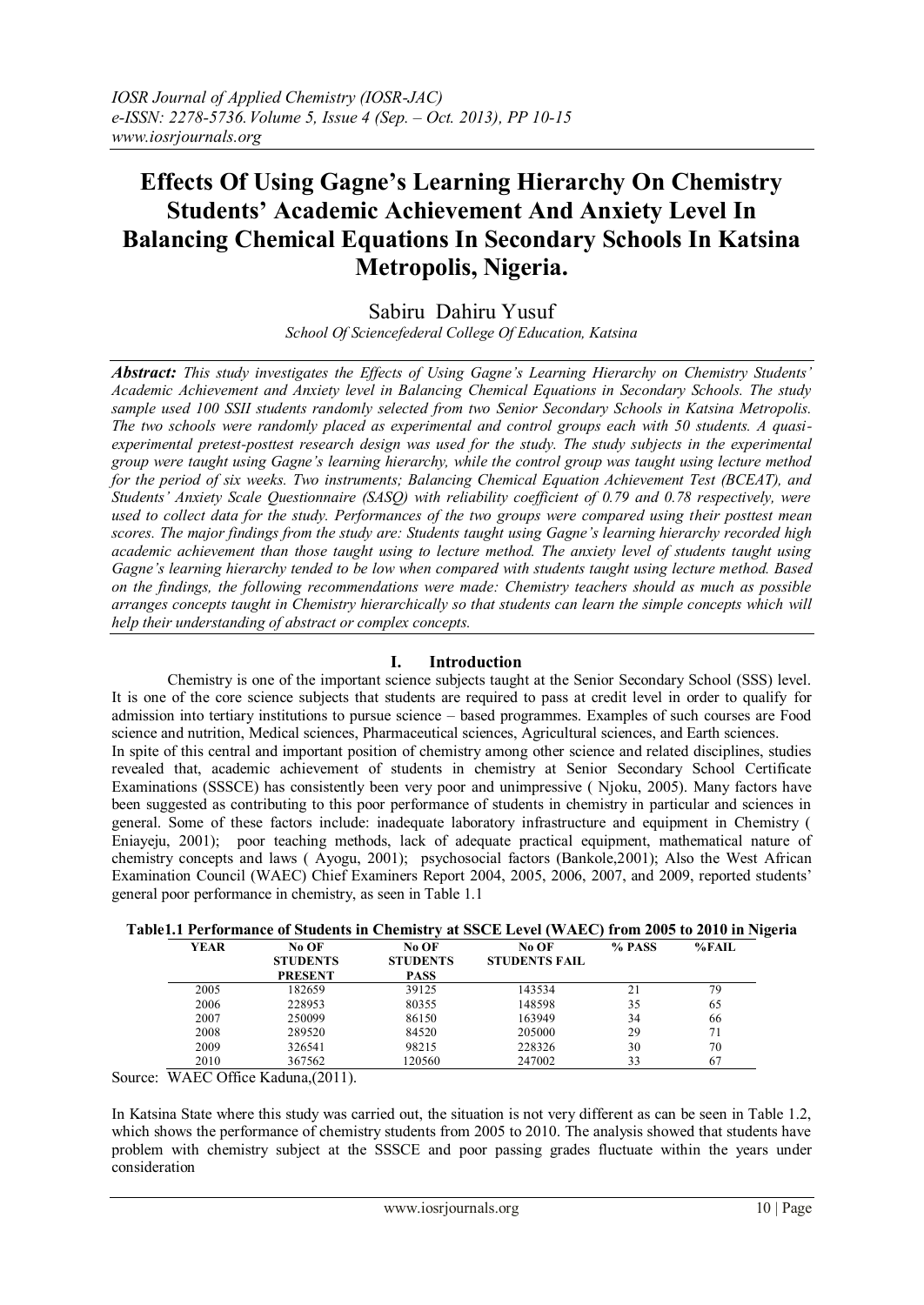|             |                                            | 2010.                                   |                               |        |          |
|-------------|--------------------------------------------|-----------------------------------------|-------------------------------|--------|----------|
| <b>YEAR</b> | No OF<br><b>STUDENTS</b><br><b>PRESENT</b> | No OF<br><b>STUDENTS</b><br><b>PASS</b> | No OF<br><b>STUDENTS FAIL</b> | % PASS | $%$ FAIL |
| 2005        | 1700                                       | 395                                     | 1305                          | 23     |          |
| 2006        | 1800                                       | 355                                     | 1445                          | 20     | 80       |
| 2007        | 1905                                       | 340                                     | 1565                          | 18     | 82       |
| 2008        | 2030                                       | 403                                     | 1627                          | 20     | 80       |
| 2009        | 2210                                       | 401                                     | 1809                          | 18     | 82       |
| 2010        | 2560                                       | 528                                     | 2032                          | 21     | 79       |

| Table 1.2 Performance of Students in Chemistry at SSCE Level (WAEC) in Katsina State, from 2005 to |
|----------------------------------------------------------------------------------------------------|
|                                                                                                    |

# **Source: Katsina State Ministry of Education(2011).**

 From Table 1.1 and 1.2, it could be seen that chemistry students have problems/difficulties in the learning of chemistry which has resulted in poor performance at Senior Secondary School level.

The concept of balancing chemical equations has been recognized as one of the basic chemical concepts in chemistry, as suggested by Ababio, (2004). Anthony (2009) reported that the understanding of balancing chemical equation is a prerequisite to the comprehension of some learning tasks in chemistry such as chemical equilibrium, electrochemistry and organic chemistry. Balancing chemical equations also is one of the difficult concepts chemistry students encounter in both practical and theory. This is supported by WAEC chief examiners' reports of 2007, 2008, and 2009, which ascertained that, what made most chemistry students perform poorly in chemistry, was the inability of the students to write correctly, reactants, products as well as to balance the reaction equation correctly. Therefore, there is a need to find away of solving this problem.

 A number of activity-oriented instructional strategies have been advocated for by curriculum designers and science educators (Eniayeju, 2001) to help improve on the failure rate among secondary school science students. Examples of these strategies include guided discovery approach, demonstration method, discussion method and problem-solving for teaching senior secondary school chemistry as stipulated in National Policy on Education (FME, 2004). Research findings had however, revealed that to date, a large proportion of science teachers, chemistry inclusive, still resort to the use of traditional/lecture method rather than the activity-oriented strategies advocated for, such as demonstration method problem-solving and others (Olorukooba,2001).

For the concepts in chemistry to be taught effectively to chemistry students in the secondary schools, Gagne's theory of learning hierarchy of science teaching and learning has been considered relevant and fruitful (Kearsley 1999). Gagne' theory of learning hierarchy has advocated for the hierarchical structure where learners are exposed to different concepts from simple to complex concepts. In this study, therefore, the effects of using Gagne's learning hierarchy on balancing of chemical equation in chemistry, and to investigate its effect on students' academic achievement in balancing chemical equation and anxiety on SSS chemistry students.

Robert Gagne's theory of learning is often referred to as Gagne's theory of learning hierarchy (Kearsley, 1994). According to Gagne, the learning of a new concept or skill depends upon the mastery of pre- requisite concepts which are hierarchically arranged. This implies that prior knowledge determines what further learning may take place, which also implies that materials meant for learning must be sequentially structured by the teacher. The importance of Gagne's learning hierarchy in the teaching of chemistry is that, it will allow students to achieve meaningful learning through the movement from previous learnt material to abstract material. For instance before the Senior Secondary School students comprehend concept of balancing chemical equation (abstract material) , they must be familiar with lower concepts/prerequisite, like concepts of atoms, molecules, compounds, ions, symbols, atomic number, simple chemical combination and so on (previous learnt material). And the arrangement of the simple learning task (prerequisite) to complex task (new knowledge), is what is called learning hierarchy according to Gagne's theory of learning.

It is based on this learning theory, (i.e. Intellectual skills development) which was organized in a hierarchy according to complexity by Gagne that this study was based. This learning hierarchy therefore served as a guide in teaching the topic of balancing chemical equation in chemistry, with the hope of enhancing academic performance of the students in the topic, as well as reducing the anxiety level of the students in the topic taught.

 Studies such as Tobias, (1999) and Elliot, (2000) have shown that test anxiety affects performance of science students. Anxiety is defined as an unpleasant sensation that is usually experienced as feelings of apprehension and general irritability accompanied by restlessness, fatigue, and various somatic symptoms such as headaches and stomachaches (Chiss and Hassibi, 1998). Anxiety may affect the academic performance of students according to (Elliot,2000) this is called test anxiety. In other words, test anxiety is a reaction to examination stress, that is, the stress caused by testing conditions, such as examination. In this study therefore, the effect of using Gagne hierarchy of learning on anxiety level, will be investigated.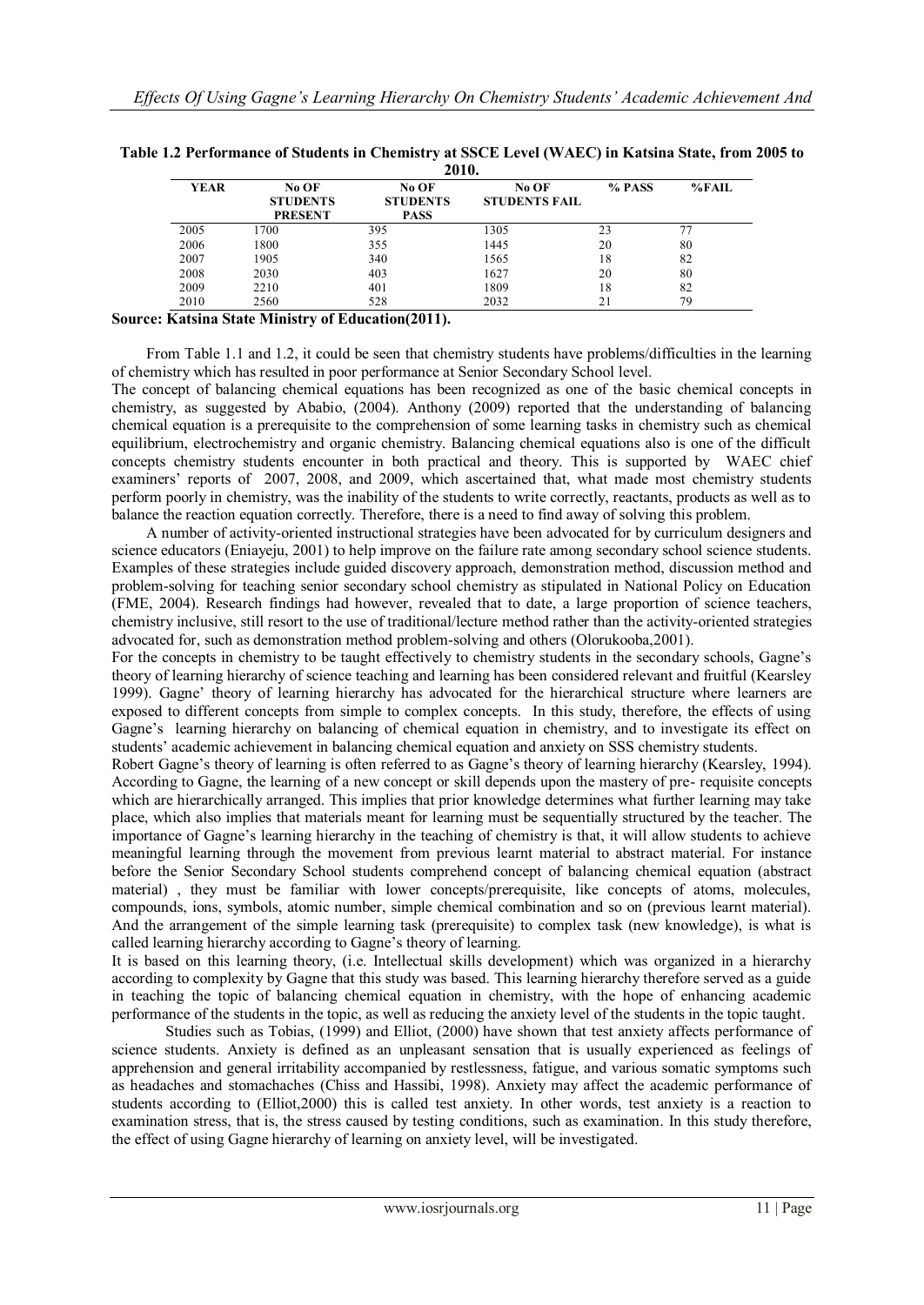# **Statement of the Problem**

Science educators, parents and other stakeholders in science education had been worried about the poor performance of students in SSCE and WASCE chemistry for quite some time now. In spite of the important position of chemistry among other science subject and related disciplines, literature have revealed that, students performance in chemistry at Senior Secondary School Certificate Examination (SSSCE) have been poor consistently, ( Njoku 2005 and WAEC Chief Examiners' report 2005- 2010).

A study carried out by Anthony (2009) revealed that SSS students have difficulties in learning certain chemical concepts such as solubility, electrolysis, redox reaction, chemical equilibrium and balancing chemical equations. To achieve mastering of balancing chemical equation and other concepts in chemistry, several instructional strategies are device over the years. The earliest and perhaps the least affective teaching method is the expository method, commonly referred to as the traditional method, the lecture method or the chalk and talk method. Over the years science educators have been using the lecture method of teaching balancing chemical equations with little or no activities, which makes the concept difficult for students to grasp (Anthony 2009).Also studies by Tobias, (1999) have shown that test anxiety affect the performance of students in examination.

It is in line with this problems (that is poor academic achievement, difficulties in learning certain chemical concepts such as solubility, electrolysis, balancing chemical equation among others, application of teacher centered method in handling difficult concepts, high students' anxiety level), the study sought to investigate the effect of using Gagne's learning hierarchy on students' academic achievement and anxiety in balancing chemical equation at SSS level to see what the result will be.

## **Objectives of the Study;**

The objectives of the study are to;

 Determine the effect of using Gagne's learning hierarchy on chemistry students' academic achievement in balancing chemical equations at SSS level.

 determine the effect of using Gagne's learning hierarchy on anxiety level of students in balancing chemical equations at Senior Secondary School level;

## **Research Questions**

The study sought answer to the following questions.

(1) Is there any difference in academic achievement of Senior Secondary School Chemistry Students when exposed to Gagne's learning hierarchy and those exposed to lecture method in balancing chemical equations?

(2) What is the difference in anxiety level of Senior Secondary School Chemistry Students when exposed to Gagne's learning hierarchy and those exposed to lecture method in balancing chemical equations?

#### **Hypotheses**

The study had the following null hypotheses to be tested at  $p \le 0.05$ 

**Ho1:** There is no significant difference in academic achievement of SSS chemistry students exposed to Gagne's learning hierarchy in balancing chemical equation and those exposed to lecture method of teaching.

**Ho2:** There is no significant difference in the anxiety level of senior secondary school chemistry students exposed to Gagne's learning hierarchy and those exposed to lecture method of teaching.

## **Significance of the Study**

The findings of this study will certainly uplift the standard of chemistry education in the following ways.

- 1. Through enhancing the academic achievement of chemistry students.
- 2. Through minimizing/reducing chemistry student's anxiety level.

# **II. Methodology**

In this study quasi- experimental- control groups design, involving pre and posttests was used. The study involved control and experimental groups consisting of both male and female study subjects. A pretest was administered to the groups, before the treatment, to determine the group comparability of experimental and control groups' ability level. The experimental group was taught the concept of balancing chemical equations using Gagne's learning hierarchy. The control group was taught the same concept using the lecture method. At the end of the treatment period, a posttest was administered to both groups of students in order to determine the effectiveness of the treatment on balancing chemical equation.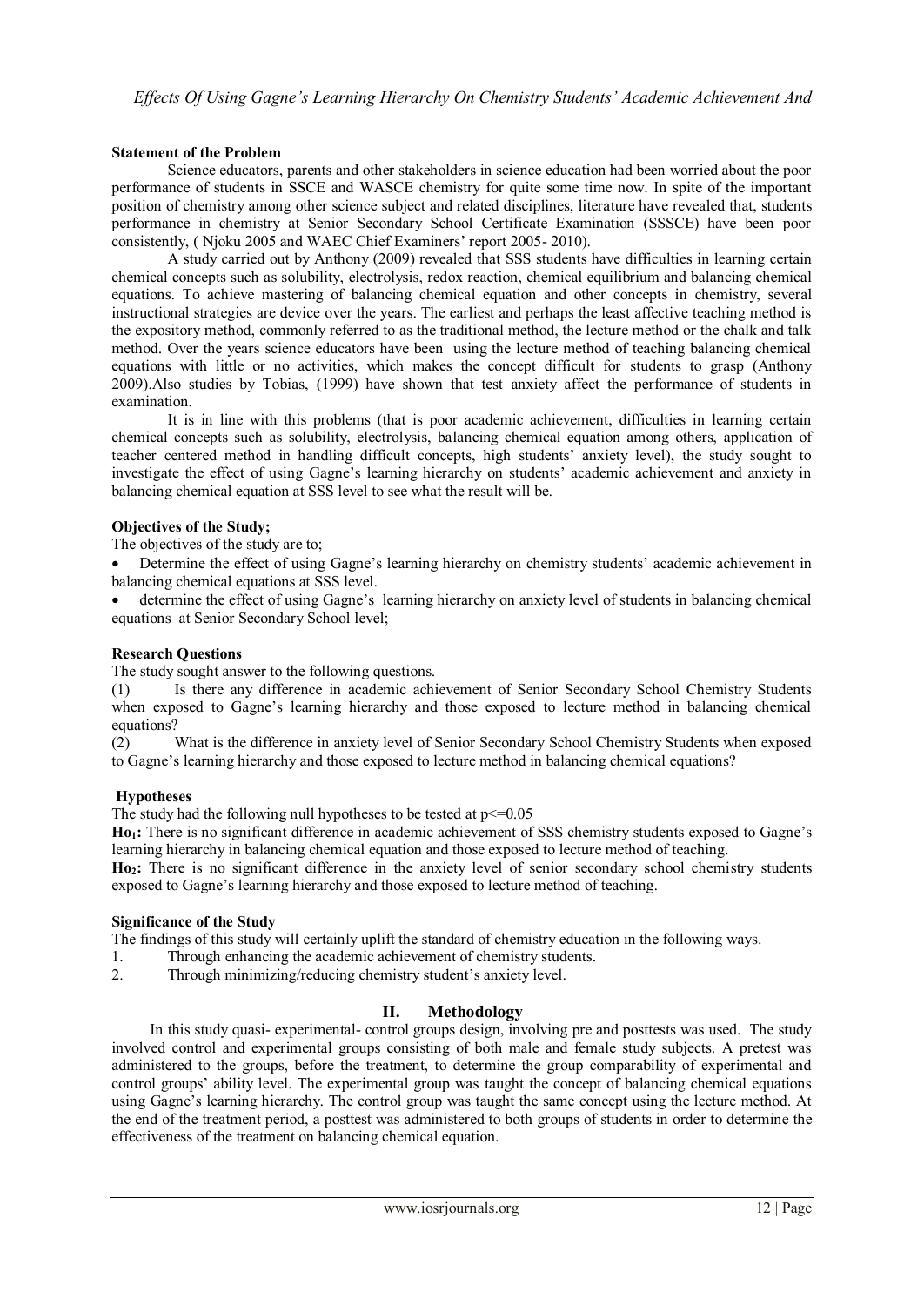## **Population of the study**

 The population of this study comprised all the Public Senior Secondary II Chemistry students (SS II) in Katsina metropolis of Katsina state of Nigeria. The population comprises of single sex and co-educational schools; there are two (2) male schools, two (2) female schools and six (6) co-educational schools in the population. The age range of the students is between 15-18 years old.

### **Sample and sampling procedure**

Simple random sampling technique involving 'balloting method' was used to select two Senior Secondary Schools out of the ten Senior Secondary Schools in the population. This was done by written the name of each secondary school on pieces of paper, and a child was asked to pick two papers randomly. The selected schools were (1) Government Senior Secondary School Kofar Yandaka, (2) Government Senior Secondary School Kofar Kaura. Study subject where also selected using stratified random sampling.

#### **Instrumentation**

 Two instruments were used for data collection they are: Balancing Chemical Equation Achievement Test (BCEAT), and Students' Anxiety Scale Questionnaire (SASQ). Both the instruments were validated by experts in chemistry and psychology. The reliability coefficient of BCEAT were found at  $r= 0.79$ .

 The questionnaire was divided into two sections; section A which comprises of students' personal data response while section B consist of a 5-point Likert scale responses (i.e. strongly agree, agree, undecided, disagree, strongly disagree) which is on students' anxiety level. The reliability of the instrument was estimated by split half method using Pearson product moment correlation coefficient (PPMCC) statistics and Spearman-Brown prophecy formula. This formula yields a reliability of 0.78.

#### **Procedure for data collection**

For effective data collection the two groups (i.e experimental and control groups) were taught separately for six weeks. The instruments developed by the researcher were administered both at the beginning i.e pretest and after the treatment as posttest and students responded to the items in the presence of the researcher.

Students' anxiety scale questionnaire (SASQ) was also administered to both experimental and control group, before and after the treatment. After the students have completed their responses, the questionnaire was collected and subjected to the data analysis.

### **Data analysis technique**

The data generated from the Balancing Chemical Equation Achievement Test (BCEAT) were analyze using t-test unrelated sample. The other data which was generated from the Students 'anxiety scale questionnaire (SASQ) was coded before applying t-test unrelated sample to analyze the data The significant level for rejection or acceptance of the hypotheses is  $p < 0.05$ .

# **III. Results Analysis and Discussion**

Hypothesis 1. There is no significant difference in the academic achievement of SSS chemistry students exposed to Gagne's learning hierarchy in balancing chemical equations and those exposed to lecture method. The results are presented in Table 1.3

| Table 1.3 t-test Analysis of Difference in Achievement of the Experimental and Control Groups. |  |  |
|------------------------------------------------------------------------------------------------|--|--|
|------------------------------------------------------------------------------------------------|--|--|

| Groups       | N  |       | <b>SD</b> | $\sim$<br>đÍ | t-value cal. |           | Remark      |
|--------------|----|-------|-----------|--------------|--------------|-----------|-------------|
| Experimental | 50 | 67.34 | 1212      |              |              |           |             |
|              |    |       |           | 98           | 6.02         | $0.000\,$ | Significant |
| Control      | 50 | 52.84 | 10.86     |              |              |           |             |

Significant at P<0.05

From Table 1.3, it is evident that the calculated t-value of 6.02 is greater than t- critical value of 1.67 at df (98). In addition, the calculated p-value of 0.000 is less than 0.05 level of significance. Therefore, the null hypothesis of no significant difference is rejected. This implies that students' exposure to Gagne's learning hierarchy has produced significant difference among the experimental and control groups. Thus there is statistically significant difference in the academic achievement SSS Chemistry Students exposed to Gagne's learning hierarchy in balancing chemical equation and those exposed to lecture method. The significant effect was in favor of the experimental group. The findings of the study affirmed the earlier findings of studies by Bajah and Bello (1999),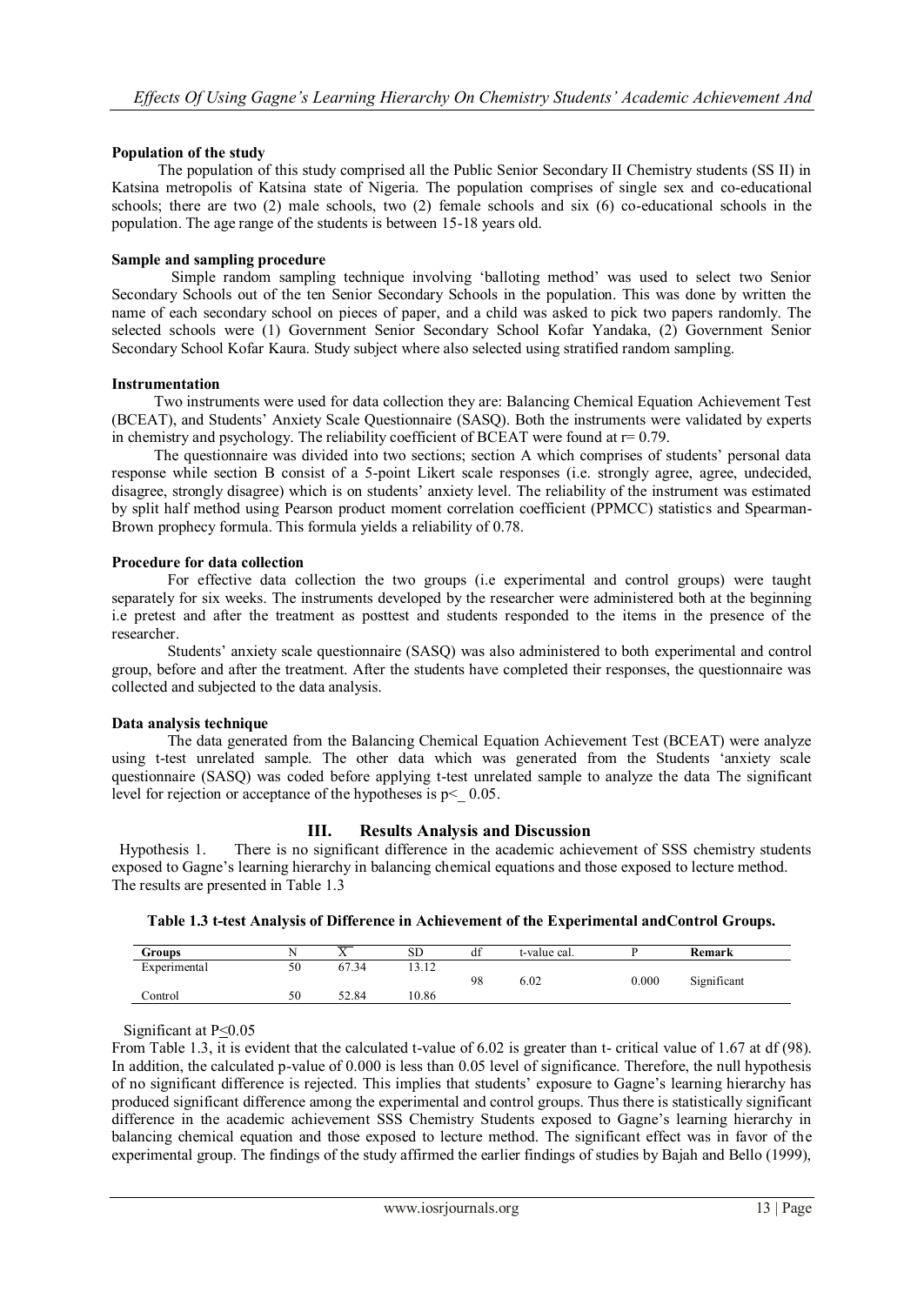Adetula (2000) and Oyoleye (2001) who noted that students taught using Gagne's learning hierarchy tend to record significantly high academic achievement when compared with those taught using lecture method.

**Hypothesis 2.** There is no significant difference in the anxiety level of SSS chemistry students exposed to Gagne's learning hierarchy and those exposed to lecture method. The SASQ result was coded to enable the researcher convert the data from Ordinal scale to Interval scale, (Awotunde and Ugodulunwa, 2002). Based on the result obtained after coding the result, the t-test was applied to find significant difference between Anxiety level of Chemistry students and their Academic achievement in balancing chemical equations.

| Table 1.4 t-test Comparative Analysis of Students' Anxiety Level between Experimental and Control |
|---------------------------------------------------------------------------------------------------|
| <b>Groups in Balancing Chemical Equations.</b>                                                    |

|                       |    |       |       |    | Groups in Dalancing Chemical Equations. |      |             |  |
|-----------------------|----|-------|-------|----|-----------------------------------------|------|-------------|--|
| Groups                |    |       | SD    |    | t-value cal.                            |      | Remark      |  |
| Experimental          | 50 | 47.50 | 15.13 |    |                                         |      |             |  |
|                       |    |       |       | 98 | 4.68                                    | 0.00 | Significant |  |
| Control               | 50 | 62.00 | 15.82 |    |                                         |      |             |  |
| Sionificant at P<0.05 |    |       |       |    |                                         |      |             |  |

Significant at P<0.05

At df 98 the calculated t-value and p-value at alpha level of 0.05 are respectively 4.68 and 0.000 (Table 1.4). This means that there are significant difference on the anxiety level between those students in experimental group and those in control group. By extension, it implies that students taught using Gagne's learning hierarchy tend to have low anxiety than those taught with lecture method in balancing chemical equations. Therefore, the null hypothesis of no significant difference on students' anxiety level is rejected. This supports the assertion of Tobias (1999), Ellion, (2000) that the anxiety level of SSS students are affected (lowering) by the influence of induced activity based

## **IV. Conclusion**

From these findings, the following conclusions are drawn:

Gagne's learning hierarchy has helped in improving the academic achievement of senior secondary school chemistry students, as well as their anxiety level. Therefore Gagne's learning hierarchy is viable and has potential of enhancing senior secondary school chemistry students' academic achievement in balancing chemical equation.

#### **Recommendations**

Based on these findings, the following recommendations are made:

- 1. In terms of academic achievement, this study shows that Gagne's learning hierarchy enhanced the academic achievement of the subjects in chemistry as compared to lecture method. The use of Gagne's learning hierarchy by chemistry teachers should therefore be encouraged in Nigerian secondary schools.
- 2. A part from the use of Gagne's learning hierarchy in improving academic achievement, the findings of this study also showed that anxiety level of students in a Gagne's learning hierarchy class is lower than the anxiety level of the students taught using Lecture method. In education, it is hard to think of any goal for which lowering an anxiety level is not important. The implication of this is that the use of Gagne's learning hierarchy should be encouraged in the science classroom because of its efficiency in lowering the anxiety level of the students.

#### **References**

- [1]. Ababio, O. Y. (2004). New School Chemistry for Senior Secondary Schools. Africana First Publisher's Limited Book House trust, 1 Africana first Avene Onitsha, Nigeria.
- [2]. Adetula, L.O. (2000) Teaching to Improve Students'problem Solving Abilities. African Mathematic Series. 2 (1) 139-144
- [3]. Anthony A.D. (2009).The Effect of Simulation Games on Senior Secondary School Students' Performance and Attitude towards Balancing of Chemical Equations. An MPHIL Dissertation presented to the Dept. of Science Education, Winneba Ghana.
- [4]. Awotunde, P.O. and Ugodulunwa, C.A. (2002) An Introduction to Statistic Methods in Education. Fab Anien Nigeria.
- [5]. Ayogu, Z. U. (2001). Enriching Science, Technical and Mathematics Education. 41th National Conference Proceedings of the Science Teachers Association of Nigeria. 396-398.
- [6]. Bajah, S.T. and Bello, O.O. (1999). The Effects of Enhanced Problem-Solving Strategy on Chemistry Achievement. Journal of Science Teachers Association of Nigeria. 25 (2), 42-45.
- [7]. Bankole, D. (2001, July, 21). State of Education in Nigeria The Guardian. 7-8
- [8]. Chiss, L.I. and Hassibi, R. (1998). Anxiety in Academic Achievement Situation. Journal of Abnormal and Social Psychology. 61, 207-215. Retrieved May 7, 2010 from [http://funbasedlearning.com/edu/default,htm.](http://funbasedlearning.com/edu/default,htm)
- [9]. Elliot, H.G. (2000). Links and Nodes in Problem-Solving. Journal of Chemical Education 5, (9), 717 726 [10]. Eniayeju, D. (2001). Competencies Required of Science Education Teachers. A Paper Presented at the  $24^{\text$
- Eniayeju, D. (2001).Competencies Required of Science Education Teachers. A Paper Presented at the 24<sup>th</sup> Annual Conference of the Science Teachers Association of Nigeria.
- [11]. Federal Republic of Nigeria, (2004). National Policy on Education: Lagos, 4<sup>th</sup> edition, NERDC Press..
- [12]. Katsina Zonal Education,(2010). Katsina State, Nigeria.
- [13]. Kearsely, G.(1994). Condition of Learning (R.Gagne) (on line) Available. [http://www-gwu-edu/-tip/gagne.htm/dec 1,](http://www-gwu-edu/-tip/gagne.htm/dec%201) 27/10/2011
- [14]. Kearsely, G. (1999). Explorations in Learning and Instruction: the Theory into Practice (online).Available: [http://www.gov.edu.futip.](http://www.gov.edu.futip/) 27/10/2011